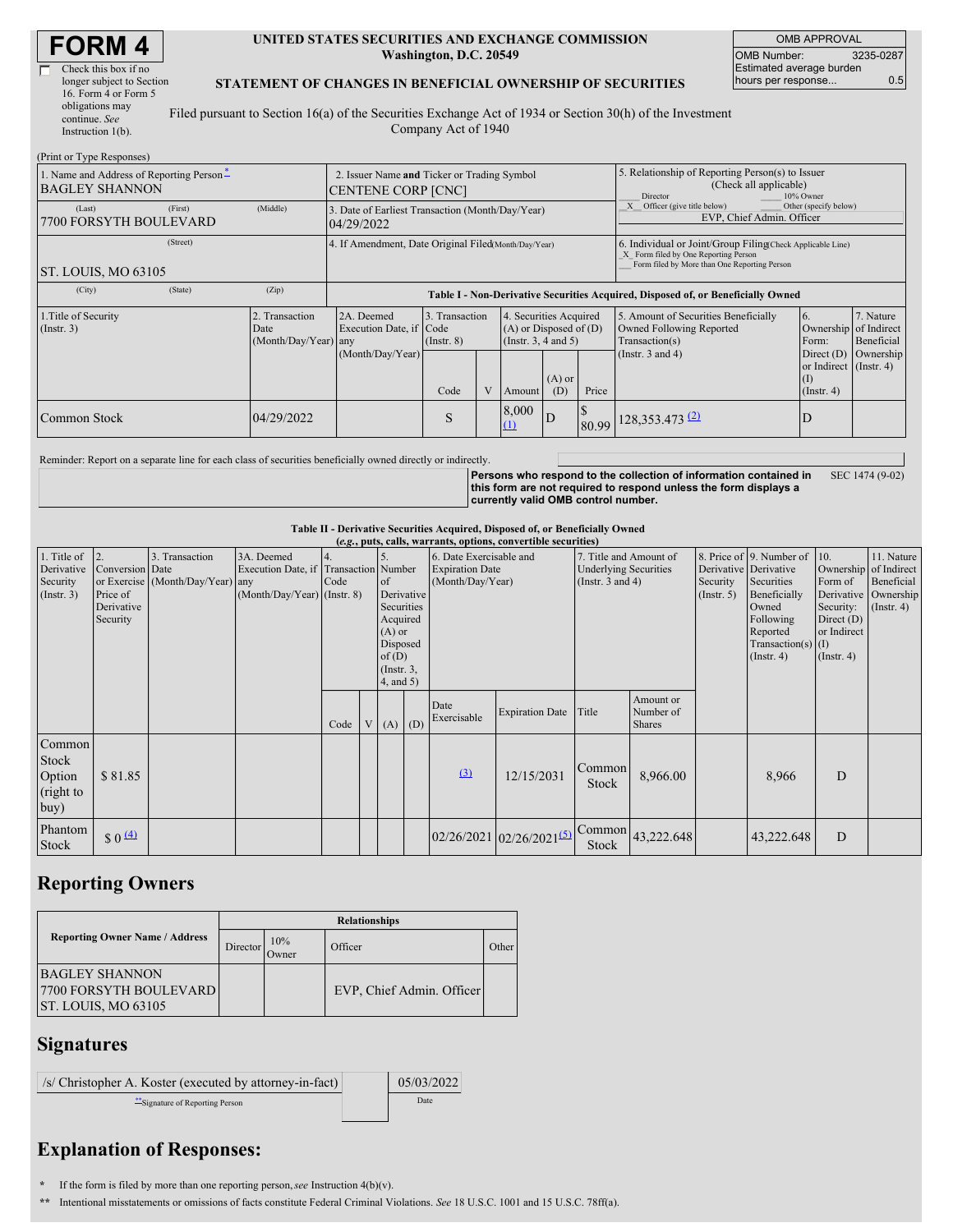**( 1)** This sale is pursuant to a 10b5-1 Trading Plan that was established on February 22, 2022.

**( 2)** Ownership includes 91,772 shares of restricted stock subject to vesting requirements.

- (3) Performance Stock Option granted on December 15, 2021, may become exercisable on or after the third anniversary of the grant date if the closing price of CNC's common stock equals or exceeds \$100 per share for 20 consecutive trading days following the grant date.
- **( 4)** Each share of phantom stock represents the right to receive the fair market value of one share of Centene common stock.
- (5) The phantom stock has no formal expiration date. The phantom stock will be settled in cash or other non-Company securities upon Ms. Bagley's termination with the Company or on such other date Ms. Bagley may elect.

Note: File three copies of this Form, one of which must be manually signed. If space is insufficient, *see* Instruction 6 for procedure.

Potential persons who are to respond to the collection of information contained in this form are not required to respond unless the form displays a currently valid OMB number.